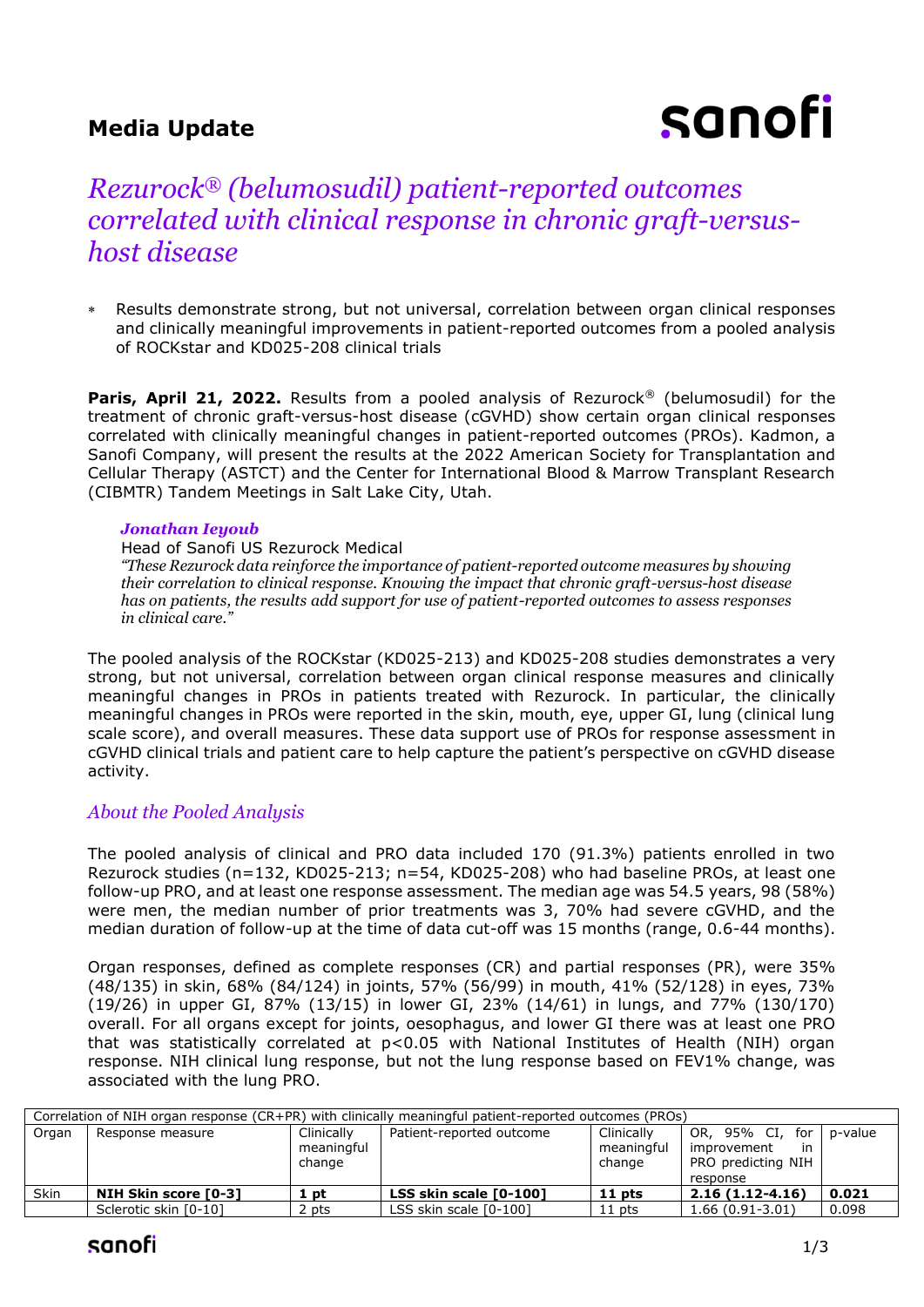|                                                                                              | Sclerotic skin [0-10]          | 2 pts | Skin tightening [0-10]          | 2 pts  | 2.50 (1.28-4.87)    | 0.007    |  |  |
|----------------------------------------------------------------------------------------------|--------------------------------|-------|---------------------------------|--------|---------------------|----------|--|--|
| Joint                                                                                        | P-ROM [4-25]                   | 2 pts | LSS single item joints [0-4]    | 1 pt   | $1.49(0.84 - 2.66)$ | 0.175    |  |  |
|                                                                                              | NIH joint score [0-3]          | 1 pt  | LSS single item joints [0-4]    | 1 pt   | $1.26(0.73-2.20)$   | 0.408    |  |  |
| Mouth                                                                                        | Oral mucositis rating scale    | 2 pts | LSS mouth scale [0-100]         | 13 pts | 6.36<br>$(2.94 -$   | < 0.0001 |  |  |
|                                                                                              |                                |       |                                 |        | 13.74)              |          |  |  |
|                                                                                              | Oral mucositis rating scale    | 2 pts | <b>Mouth sensitivity [0-10]</b> | 2 pts  | 4.53 (2.25-9.09)    | < 0.0001 |  |  |
| GI                                                                                           | NIH esophagus score [0-3]      | 1 pt  | LSS nutrition scale [0-100]     | 7 pts  | $1.32(0.53-3.29)$   | 0.546    |  |  |
|                                                                                              | NIH upper GI score [0-3]       | 1 pt  | LSS nutrition scale [0-100]     | 7 pts  | 4.44<br>$(1.74 -$   | 0.002    |  |  |
|                                                                                              |                                |       |                                 |        | 11.35)              |          |  |  |
|                                                                                              | NIH lower GI score [0-3]       | 1 pt  | LSS nutrition scale [0-100]     | 7 pts  | $0.91(0.27-3.05)$   | 0.878    |  |  |
| Eye                                                                                          | NIH eye score $[0-3]$          | 1 pt  | LSS eye scale [0-100]           | 15 pts | $3.39(1.98-5.82)$   | < 0.0001 |  |  |
|                                                                                              | NIH eye score [0-3]            | 1 pt  | Worst eye compliant [0-10]      | 2 pts  | $2.35(1.33-4.15)$   | 0.003    |  |  |
| Lung                                                                                         | FEV1%                          | 10%   | LSS lung scale [0-100]          | 8 pts  | $0.90(0.43-1.87)$   | 0.779    |  |  |
|                                                                                              | NIH lung score [0-3]           | 1 pt  | LSS lung scale [0-100]          | 8 pts  | $2.81(1.70-4.65)$   | < 0.0001 |  |  |
| Overall                                                                                      | NIH responder [CR+PR]          |       | LSS summary scale [0-100]       | 7 pts  | $1.89(1.17-3.06)$   | 0.010    |  |  |
|                                                                                              | vs. nonresponder               |       |                                 |        |                     |          |  |  |
|                                                                                              | NIH responder [CR+PR]          |       | <b>Overall cGVHD [0-10]</b>     | 2 pts  | $2.37(1.48-3.77)$   | < 0.001  |  |  |
|                                                                                              | vs. nonresponder               |       |                                 |        |                     |          |  |  |
|                                                                                              | <b>Overall severity [0-10]</b> | 2 pts | LSS summary scale [0-100]       | 7 pts  | $1.84(1.08-3.11)$   | 0.024    |  |  |
|                                                                                              | <b>Overall severity [0-10]</b> | 2 pts | <b>Overall cGVHD [0-10]</b>     | 2 pts  | $3.46(2.17 - 5.52)$ | 0.0001   |  |  |
| Pt, point; LSS, Lee symptom scale; GI, gastrointestinal; P-ROM, photographic range of motion |                                |       |                                 |        |                     |          |  |  |

# *About cGVHD*

cGVHD is a complication that can occur following allogeneic stem cell transplantation, resulting in significant morbidity and mortality. In cGVHD, transplanted immune cells (graft) attack the patient's cells (host), leading to inflammation and fibrosis in multiple tissues, including skin, mouth, eye, joints, liver, lung, oesophagus and gastrointestinal tract. Approximately 14,000 patients in the United States are living with cGVHD.

# *About Rezurock® (belumosudil)*

Rezurock® (belumosudil) is the first and only approved therapy inhibiting Rho-associated coiledcoil kinase 2 (ROCK2). Rezurock is approved in the United States for the treatment of adult and pediatric patients 12 years and older with cGVHD after failure of at least two prior lines of systemic therapy. For more information, visit [www.Rezurock.com.](http://www.rezurock.com/)

## *About Sanofi*

We are an innovative global healthcare company, driven by one purpose: we chase the miracles of science to improve people's lives. Our team, across some 100 countries, is dedicated to transforming the practice of medicine by working to turn the impossible into the possible. We provide potentially life-changing treatment options and life-saving vaccine protection to millions of people globally, while putting sustainability and social responsibility at the center of our ambitions.

Sanofi is listed on EURONEXT: SAN and NASDAQ: SNY

#### *Media Relations*

**Sally Bain** | + 1 617 834 6026 | [sally.bain@sanofi.com](mailto:sally.bain@sanofi.com) **Kate Conway** | + 1 508 364 4931 | [kate.conway@sanofi.com](mailto:kate.conway@sanofi.com)

#### *Investor Relations*

**Eva Schaefer-Jansen** | + 33 7 86 80 56 39 | [eva.schaefer-jansen@sanofi.com](mailto:eva.schaefer-jansen@sanofi.com) **Arnaud Delépine** | + 33 6 73 69 36 93 | [arnaud.delepine@sanofi.com](mailto:arnaud.delepine@sanofi.com) **Corentine Driancourt** | + 33 6 40 56 92 21 | [corentine.driancourt@sanofi.com](mailto:corentine.driancourt@sanofi.com) **Felix Lauscher** | + 1 908 612 7239 | [felix.lauscher@sanofi.com](mailto:felix.lauscher@sanofi.com) **Priya Nanduri** | +1 908 981 5560 | [priya.nanduri@sanofi.com](mailto:priya.nanduri@sanofi.com) **Nathalie Pham** | + 33 7 85 93 30 17 | [nathalie.pham@sanofi.com](mailto:nathalie.pham@sanofi.com)

#### **Sanofi Forward-Looking Statements**

This press release contains forward-looking statements as defined in the Private Securities Litigation Reform Act of 1995, as amended. Forward-looking statements are statements that are not historical facts. These statements include projections and estimates regarding the marketing and other potential of the product, or regarding potential future revenues from the product. Forward-looking statements are generally identified by the words "expects", "anticipates", "believes", "intends", "estimates", "plans" and similar expressions. Although